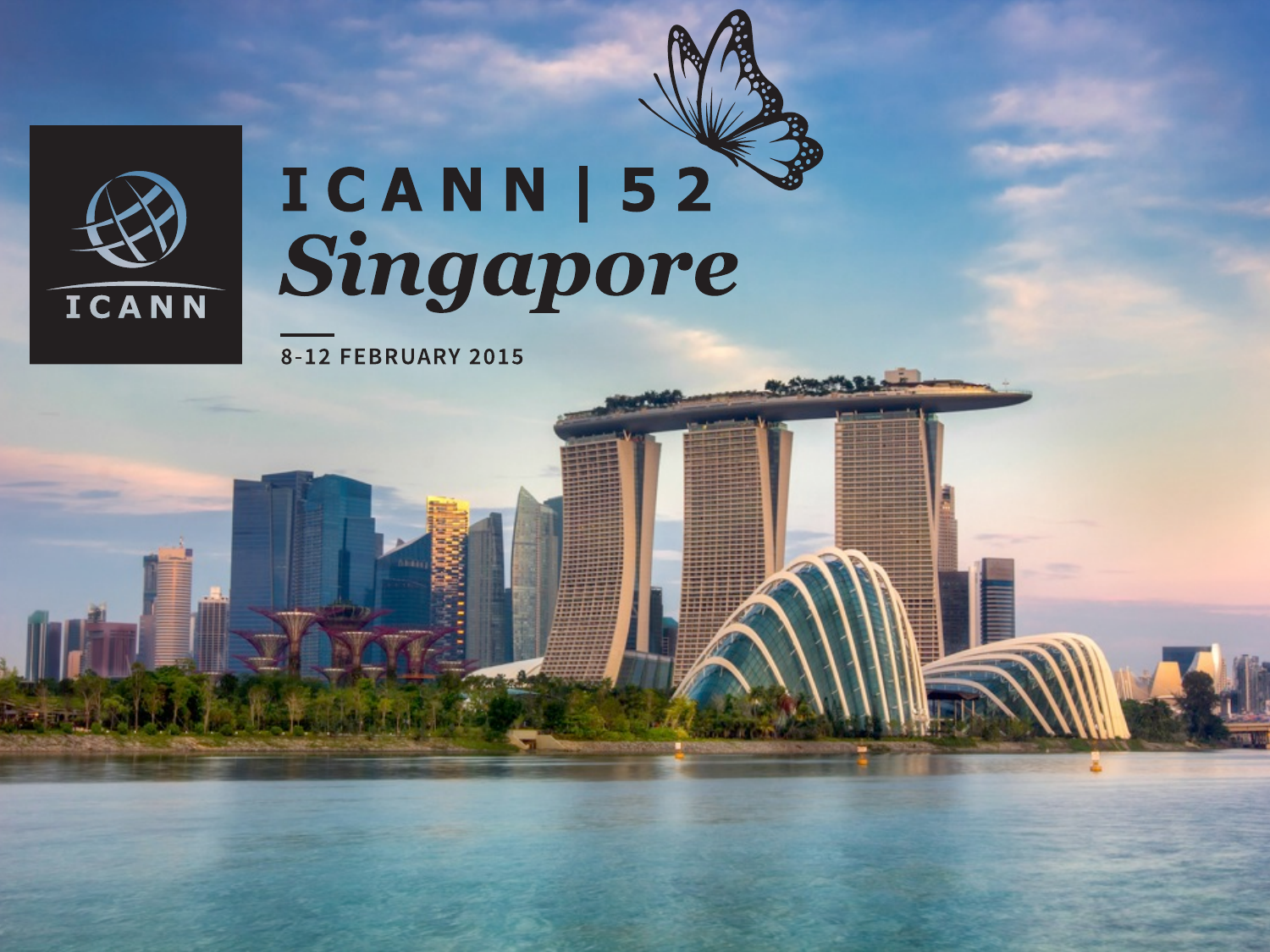



## Government Advisory Committee Contractual Compliance | ICANN 52 | 12 February 2015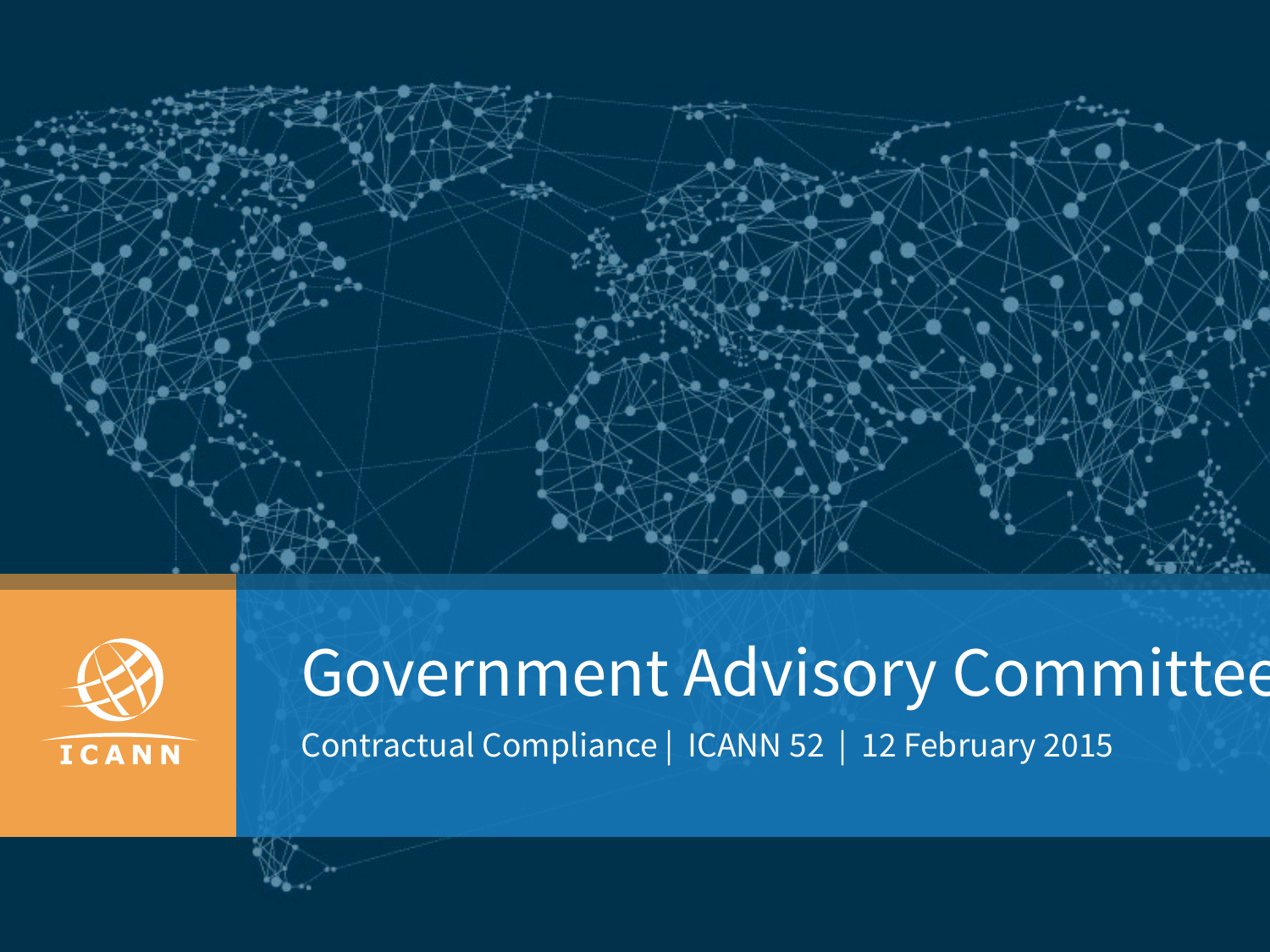

- ¤ Contractual Compliance in 2014
- ¤ Contractual Compliance Accountability & Transparency
- $\odot$  Questions and Answers

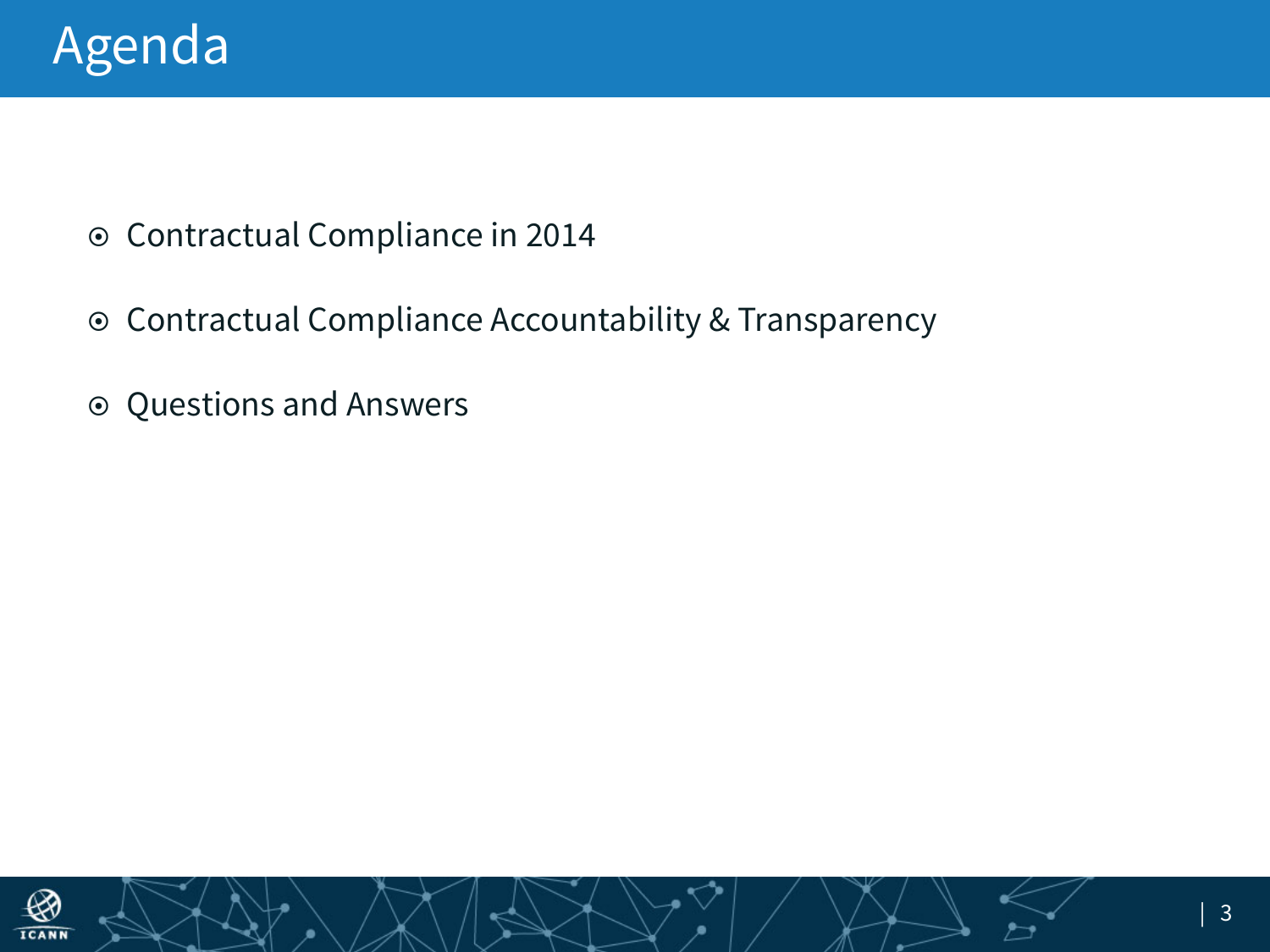## Contractual Compliance in 2014

- ¤ Presence in Singapore, Istanbul and Los Angeles
- ¤ Readiness for 2013 RAA and New Registry Agreement staff, systems, process, metrics, communication templates, complaint submission forms, Learn more and outreach activities
- Completed proactive monitoring efforts on the Public Interest Commitments and other contractual obligations
- ¤ Provided compliance recommendations, statistical data and trends to guide policy changes and ongoing implementation strategies
- Continuous quality and process improvement efforts
- ¤ Participated in the WHOIS Accuracy Pilot discussions and began initial efforts to review and test the data provided from the Whois Accuracy Reporting System

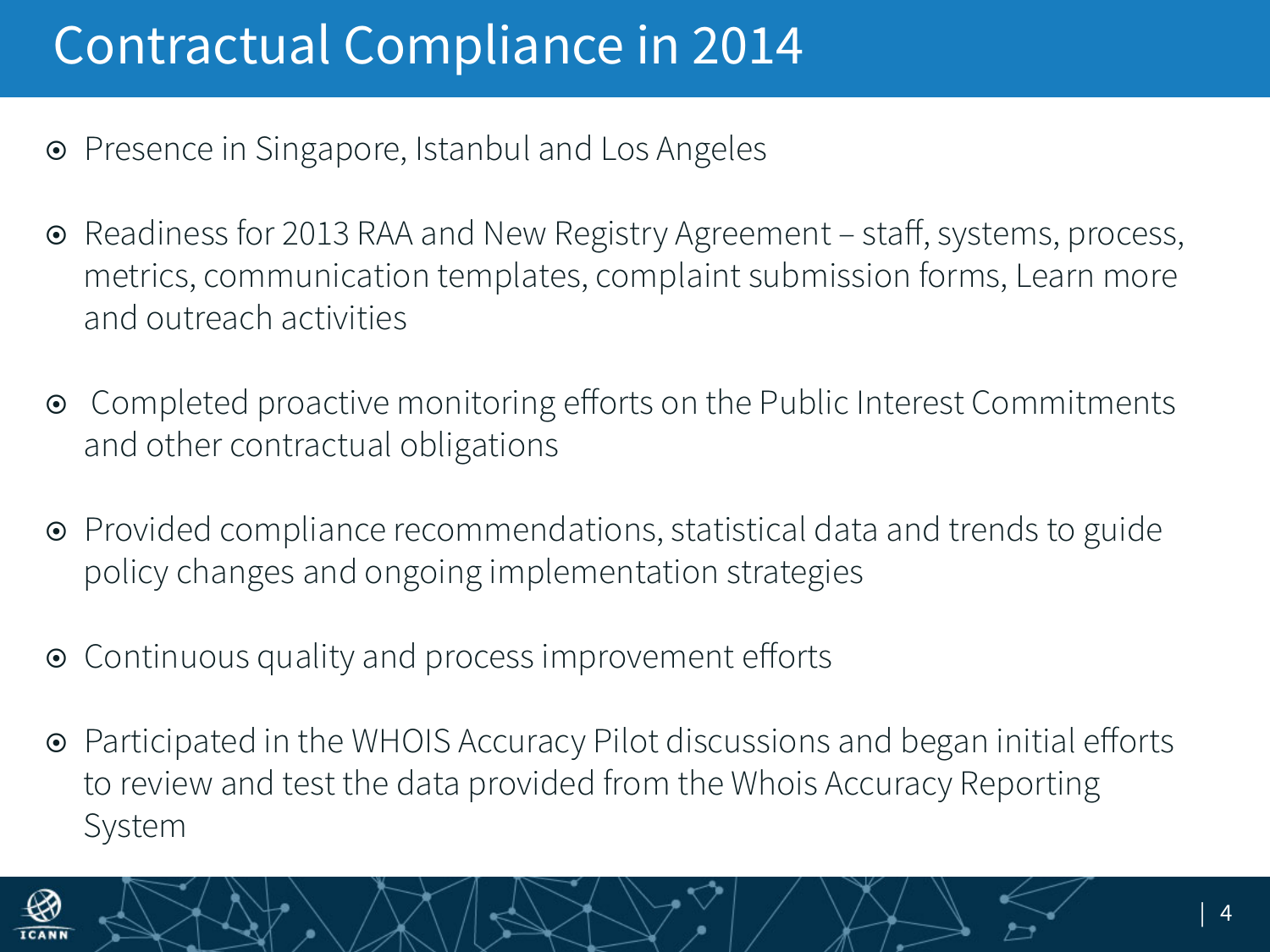#### Contractual Compliance Accountability & Transparency

- ¤ Completed Year-two of the Three-Year Audit Program Audit with a 98% compliance of the sampled population; report is published.
- ¤ Launched Year-three Audit Program in October 2014
- ¤ Completed the New Registry Agreement Audit with a 98% compliance of the sampled population; report is published.
- ¤ Published the 2014 Annual Report
- ¤ Publish the Contractual Compliance Monthly Performance Dashboard
- Continue to evolve the metrics to enable different analysis to support policy development and reviews and align to consumer trust- competition efforts
- **■** Link to Reporting & Performance Measurement https://www.icann.org/resources/pages/compliance-2012-02-25-en

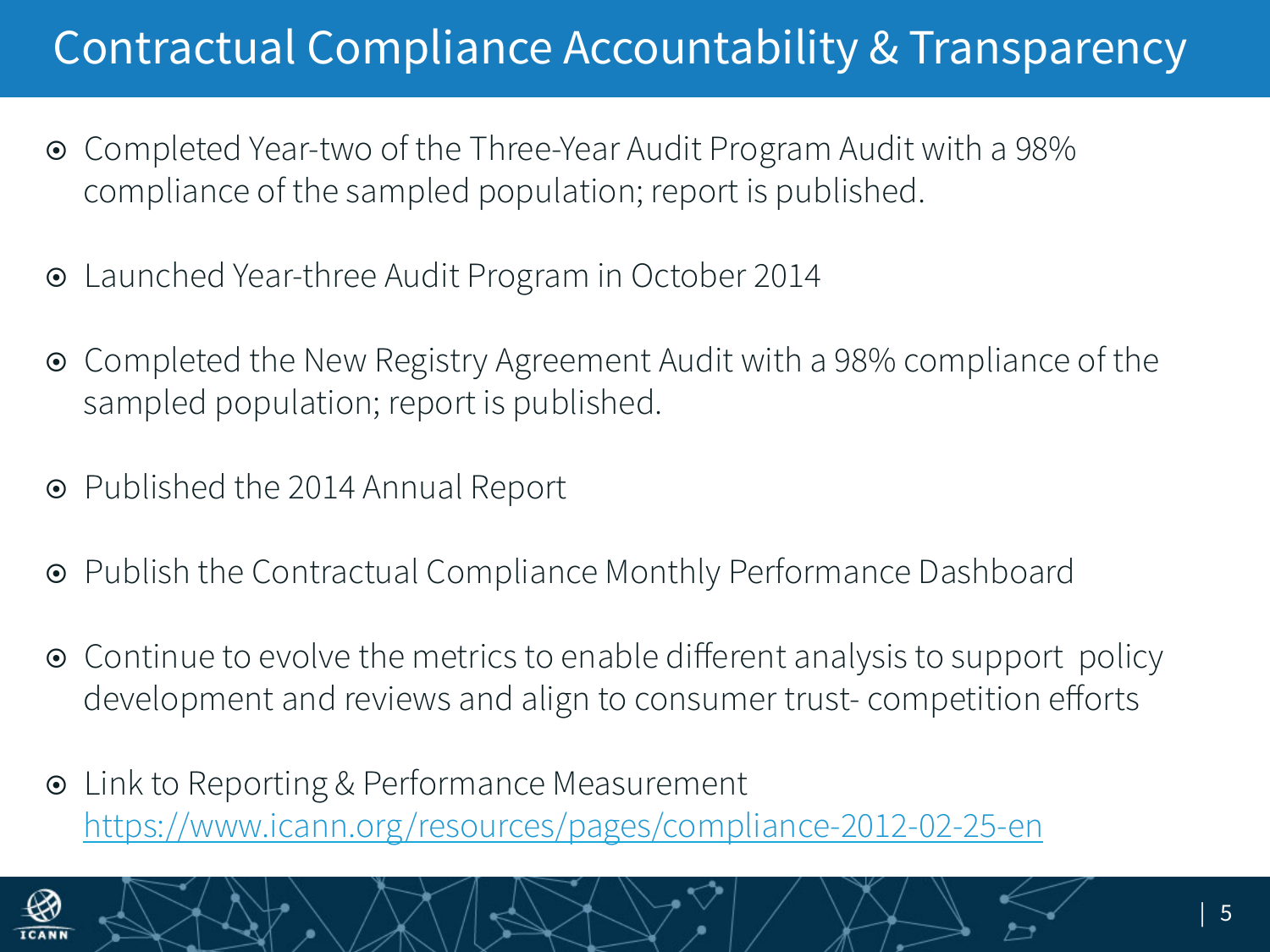## Contractual Compliance – Q2 Metrics

3250 3205 3391 3200 3300 3400 Oct-14 Dec-14 Complaint Volume **-**Complaint Volume Trend **Total Volume COLOGY CONTACT CONTACT ACCOUNT OCT-14 Nov-14** Dec-14 **Q2 Total** Total New 3,250 3,250 3,205 3,391 9,846 Total Closed 3,048 2,731 2,967 8,746 **Closure Rates [Target >= 55%]**  $Oct-14$  Nov-14 Dec-14 **Q2 Average** New Tickets **61% 54% 54% 51% 51% 51% 51% 51% 51% 51%** All Tickets 68% 63% 58% 63% **Turnaround Time (days)**  $\qquad$  0ct-14 Nov-14 Dec-14 Q2 Average Received-to-Closed 9.7 9.6 14.2 11.2